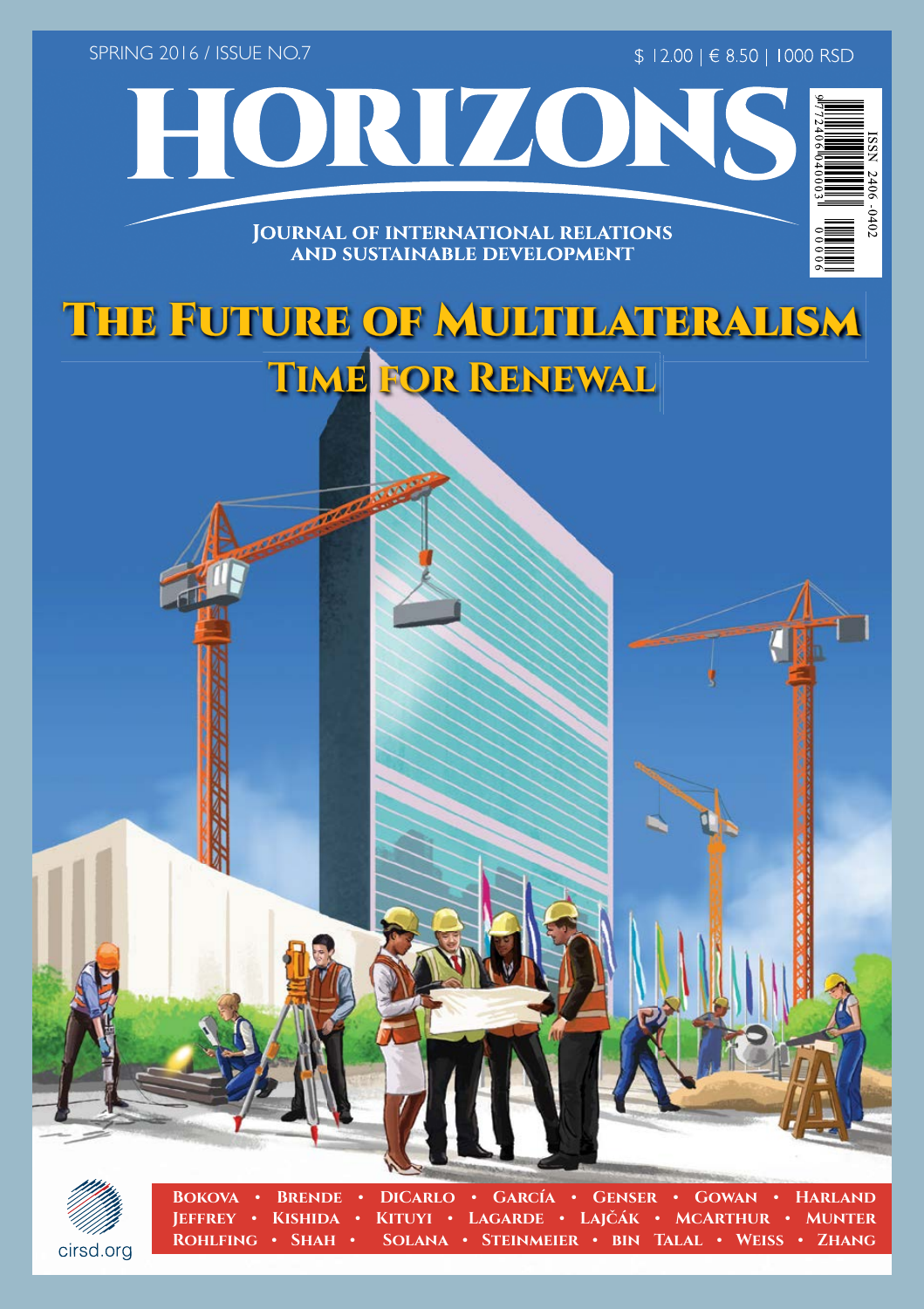# **Regional Multilateral Banks in a New Global Context**

The Experience of CAF - Development Bank of Latin America

### *Enrique García*

THE WORLD economy has<br>
experienced a major change is<br>
the last quarter century. Emergency<br>
ing and developing economies have experienced a major change in the last quarter century. Emergincreased their share of global GDP from 40 percent in 1990, to 58 percent in 2015. These economies today represent more than 68 percent of the world's GDP growth. However, the gap between industrialized and developing countries is still substantial. In fact, there are very large unmet economic, social, and financial needs in the emerging and developing world. These require long term comprehensive strategies, profound structural reforms, and financial resources in amounts not available within their boundaries.

Multilateral development banks have traditionally played an important role

in supporting development. Insufficient domestic savings and long term financing issues have hindered the achievement of stable, sustainable, and balanced economic growth. They are particularly relevant in times of macroeconomic difficulties for their capacity to apply counter-cyclical and catalytic instruments.

There is no doubt that—on the whole—multilateral development banks have been, are, and will continue to be, important instruments in the future, insofar as they have the capacity to adapt themselves to continuously changing economic, social, and geopolitical circumstances.

 $\prod$ n the past, the main objective of multilateral banks was to attract multilateral banks was to attract

*Enrique García is President of CAF - Development Bank of Latin America.*

*Enrique García at the Bank*'*s headquarters*

long term external resources and channel them into the funding of new investment—mainly in infrastructure. Over time, their role has evolved in response to the ever-changing realities that developing countries have faced. In the process, multilateral banks have broadened their scope to include a number of activities and sectors. Indeed, beyond the original model of the World Bank as a global development bank, different initiatives and institutional models have emerged over the years at the regional, sub-regional, and national levels in response to new geopolitical and socio-economic realities.

Other important reasons that more specifically justify the creation of regional development banks—and also explain their comparative advantage include closer proximity to their clients and a broad knowledge of the idiosyncrasies of the region in which they operate. Nonetheless, their success has relied to a great extent on their capacity to articulate a vision of development, define a clear mission, and obtain the solid commitment of their member countries to that mission—as well as having the ability to mobilize external resources based on their institutional strength (both administrative and financial).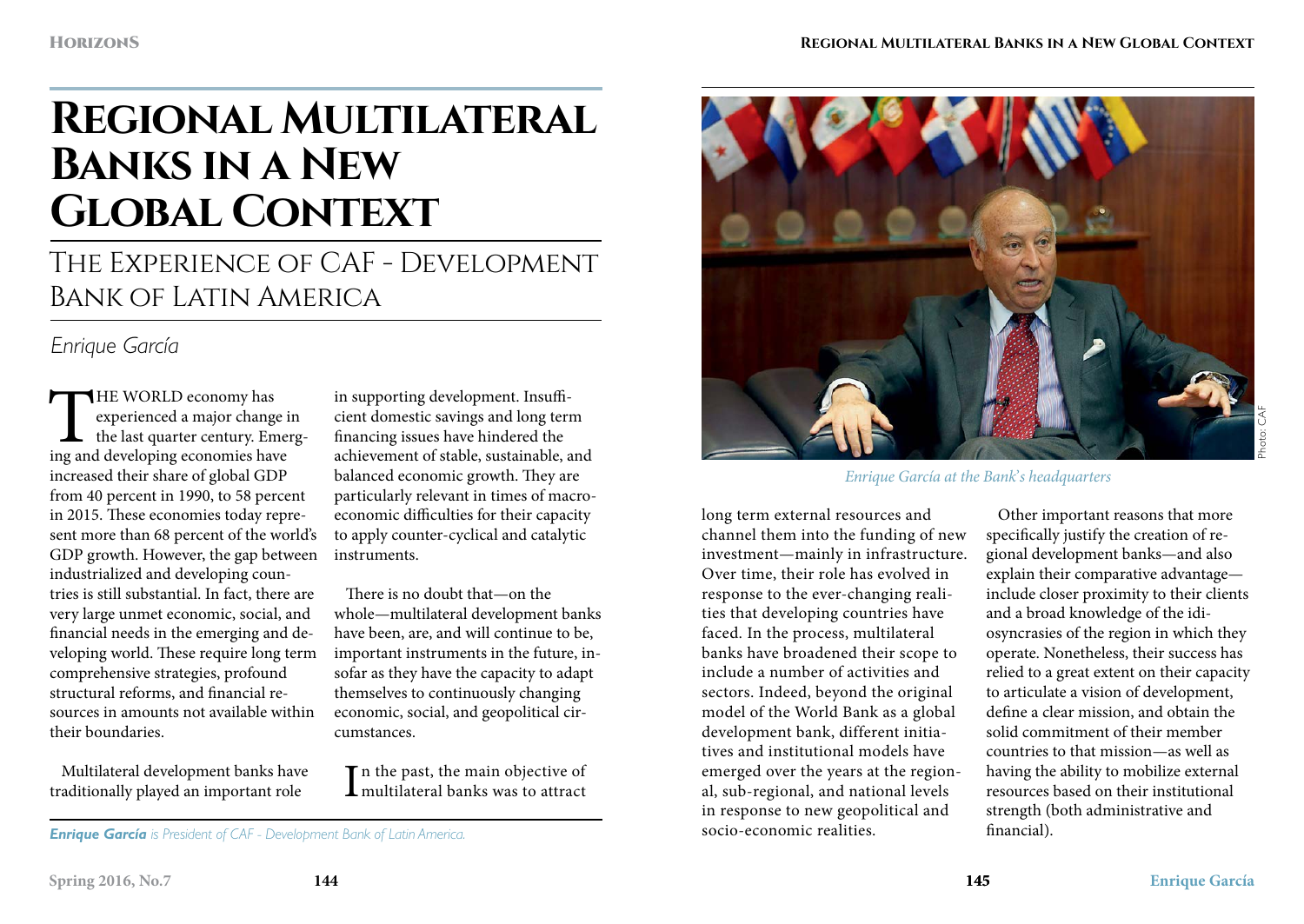#### A Great Achievement

 $\mathbf{M}$ ultilateral development banks<br>and intertival inventions of the cant institutional inventions of the twentieth century. The World Bank was established in 1944 with the goal of helping rebuild the economies of

Europe and Japan after World War II, with an additional mandate to promote economic growth in the developing countries of Africa, Asia, and Latin America. Since the beginning of its operations until

the early 1960s, the World Bank focused its efforts mainly in the energy and transportation sectors. In turn, it created the International Finance Corporation as an instrument to support the private sector.

Then came the Inter-American Development Bank (IDB). Created in 1959, with the United States and the countries of Latin America and the Caribbean as founding members, the IDB began operations in 1960, as the world's first regional development bank. In the late 1960s, Canada joined as a member, and later the IDB expanded its membership to include some European and Asian countries. Other regional initiatives include the Asian Development Bank, the African Development Bank, the Islamic Development Bank, and the European Bank for Reconstruction and Development.

In the 1960s, integration processes in<br>Latin America experienced a major Tn the 1960s, integration processes in boom, creating a favorable environment for the emergence of new multilateral initiatives in the region. In this context, inspired by the founding of the IDB, and with its support, sub-regional

institutions were created. These included the Central American Bank for Economic Integration (1961), CAF – Development Bank of Latin America (1968), the Caribbean Development Bank (1969), and the Financial Fund for the River Plate Basin (1969). More recently, new initiatives have appeared, such as Banco del Sur and Banco del ALBA, though these are still in initial stages of operations. *Multilateral development banks are one of the most significant institutional inventions of the twentieth century.*

#### **ORIGINS**

As an interesting example of a re-gional institution that is owned by emerging market countries—and therefore different in this aspect from most regional development banks worldwide—it is worth emphasizing some of the key factors that have characterized CAF's transformation. Over the past 20 years, CAF has grown from five shareholder countries to 19. In addition to founding members Bolivia, Colombia, Ecuador, Peru, and Venezuela, its shareholders now also include Argentina, Brazil, Barbados, Costa Rica, Chile, Spain, Jamaica,

Mexico, Panama, Paraguay, Portugal, Dominican Republic, Trinidad and Tobago, and Uruguay, as well as 14 private banks in the region.

Additionally, and pursuant to an amendment to the CAF Articles of

Agreement that entered into force in 2008, countries in Latin America and the Caribbean, beyond the original founding members, are allowed to become full members—an option that has been exercised to date by Argentina,

Brazil, Panama, Paraguay, Uruguay, and Trinidad and Tobago. This has put them at the same level as the original Andean founders. Because of this, CAF changed its full name from the Andean Development Corporation to CAF – Development Bank of Latin America in 2010.

CAF began operations with authorized capital of \$100 million and subscribed capital of \$25 million. Today the Bank's authorized capital is \$15 billion, while paid-in capital plus reserves from retained earnings (net worth) is more than \$9.5 billion. The assets of the institution have increased from \$160 million at its inception to about \$32.5 billion today. Four capital increases—totaling \$8.2 billion—which were subscribed by the member countries in the last 10

years, will allow CAF to approve new loans totaling \$100 billion during the period from 2016 to 2022.

The increase of CAF's lending to shareholder countries has witnessed a similar expansion. In its first 10

*The Bank's authorized capital is \$15 billion, while paid-in capital plus reserves from retained earnings (net worth) is more than \$9.5 billion.* 

years of existence, CAF approved operations with a total value of \$600 million, for an annual average of \$60 million. In the period between 2011 and 2015, total approvals were \$55 billion (an annual average of \$11 billion).

Likewise, since the 1990s, CAF has significantly expanded its financing scope to include infrastructure, social development, environmental protection, capital market development, support to industrial activities, mining and tourism, and institution-building—both in the public and private sectors. In the early 1990s, about 40 percent of CAF's loan portfolio was made up of trade finance operations, with the rest being programs and project loans. Currently, over 90 percent of the Bank's portfolio consists of programs and projects in the aforementioned sectors.

CAF is the main source of multi-<br>
lateral financing for the Andean countries, whilst also having become one of the most important financial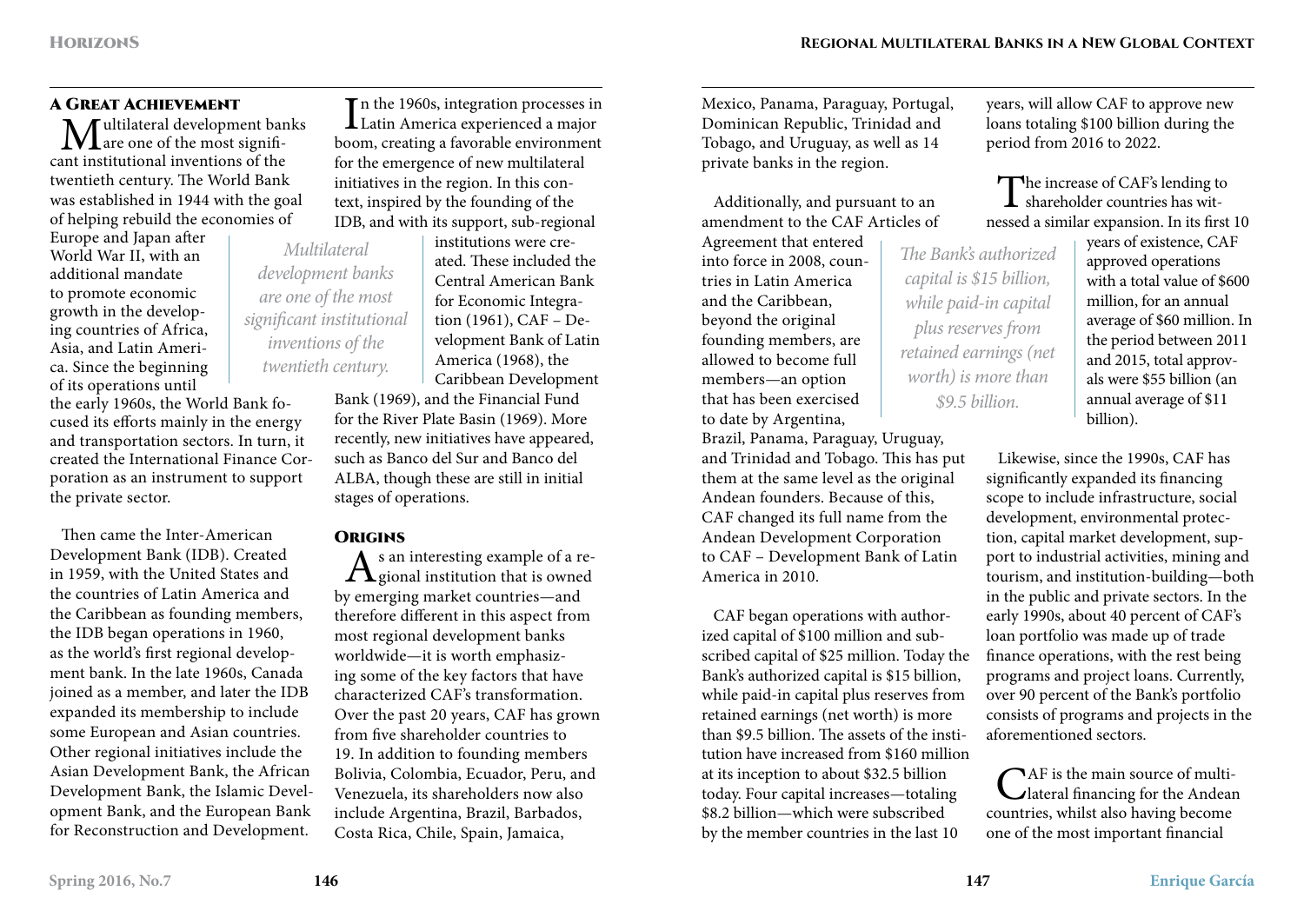sources for all of Latin America, alongside the IDB and the World Bank. Indeed, while CAF accounted for less than five percent of multilateral financing in the region in the 1980s, today it provides about 34 percent of funding. Most notably, it has taken over the top spot in recent years in terms of approved financing for infrastructure development, including energy. At the

same time, CAF has become a relevant player in terms of financing the private sector—not only through direct financing, but also though its value added catalytic role.

Moreover, in recent years the institution has significantly increased its participation in financing the social sector, the environment, and the promotion of micro-, small-, and medium-

sized enterprises—both directly, and through a network of public and private financial institutions and specialized funds established for this purpose. It has also intensified its advisory activities and financial structuring, as well as its use of catalytic instruments—such as partial guarantees, co-financing, structured financing of projects, subordinated loans, and participation in investment funds—to name just a few.

One area in which CAF has consolidated its leadership is in regional integration. Over the past 20 years it has technically, institutionally, and financially supported the execution of more than 69 projects involving physical cross-border integration—with a total investment of about \$28 billion and direct funding surpassing \$9.8 billion. These projects were mainly related

to roads, transportation, communications, energy, logistics, and the environment, as well as other comprehensive cross-border development initiatives.

 $\prod_{\substack{\text{in } n}}$  terms of borrown terms of borrowcapital markets, CAF has had an interesting evolution. Until the early 1990s, CAF operated mainly with capital contributed by its members and with short

and medium term external funding provided by export-import banks and development agencies in industrialized countries. Currently, over 89 percent of CAF's external funding is obtained from capital markets and international banks. Since 1993, CAF has carried out 128 bond issues—raising more than \$23 billion—and implemented a commercial paper program that periodically issues short term notes. CAF's

activities in capital markets is diversified when it comes to both terms and places, operating in the United States, Europe, Asia, Oceania, and other regional markets.

All this has been made possible due to the Bank's consistently solid financial position over the years, which led to CAF obtaining its first investmentgrade credit rating of BBB in 1993 (and 13 consecutive ratings upgrades since then). In the second half of 2012 and the first quarter of 2013, Standard and Poor's, Moody's, and Fitch raised CAF's credit rating to AA- or equivalent, while the Japan Ratings Agency upgraded CAF to AA; these ratings are substantially higher than those of its shareholder members, and give CAF a competitive edge in capital markets.

**T**urthermore, in parallel to the  $\Gamma$  political decision to keep more than 95 percent of its equity in the hands of countries in the region, CAF has strengthened its Latin American dimension. Yet, at the same time, it has progressed in fostering cooperation with the rest of the world in ways that neither affect its idiosyncrasy nor its Latin American identity. Accordingly, beyond its presence in international financial markets, CAF has signed cooperation agreements with countries outside the region and around the world, including development banks, export agencies, and research and technical

cooperation centers of various countries from the Western Hemisphere, Europe, Asia, and beyond.

Furthermore, through its knowledgegeneration agenda, the Bank has positioned itself as a forum for regional and international debate on Latin American development issues, and has succeeded in forging important links with leading universities, think tanks, and academic communities worldwide.

#### Key Factors for CAF's **TRANSFORMATION**

The transformation of CAF has<br>been the combined result of strong<br>we set from its shareholder through support from its shareholders through continuous and substantial increases in capital, impeccable debt service by member countries, strict compliance with all contractual obligations, and non-interference with the institution's professional management.

But there is more to it than that. Indeed, a determining factor for success has been the fact that CAF is essentially a Latin American-owned institution—which at first glance might seem to be a limiting factor for growth, given the absence of AAA and AA level countries from the industrialized world, as is the case with similar institutions.

In this context, it is worth examining the main strategic components that have contributed to the strong support

*The Bank has positioned itself as a forum for regional and international debate on Latin American development issues, and has succeeded in forging important links with leading universities, think tanks, and academic communities worldwide.*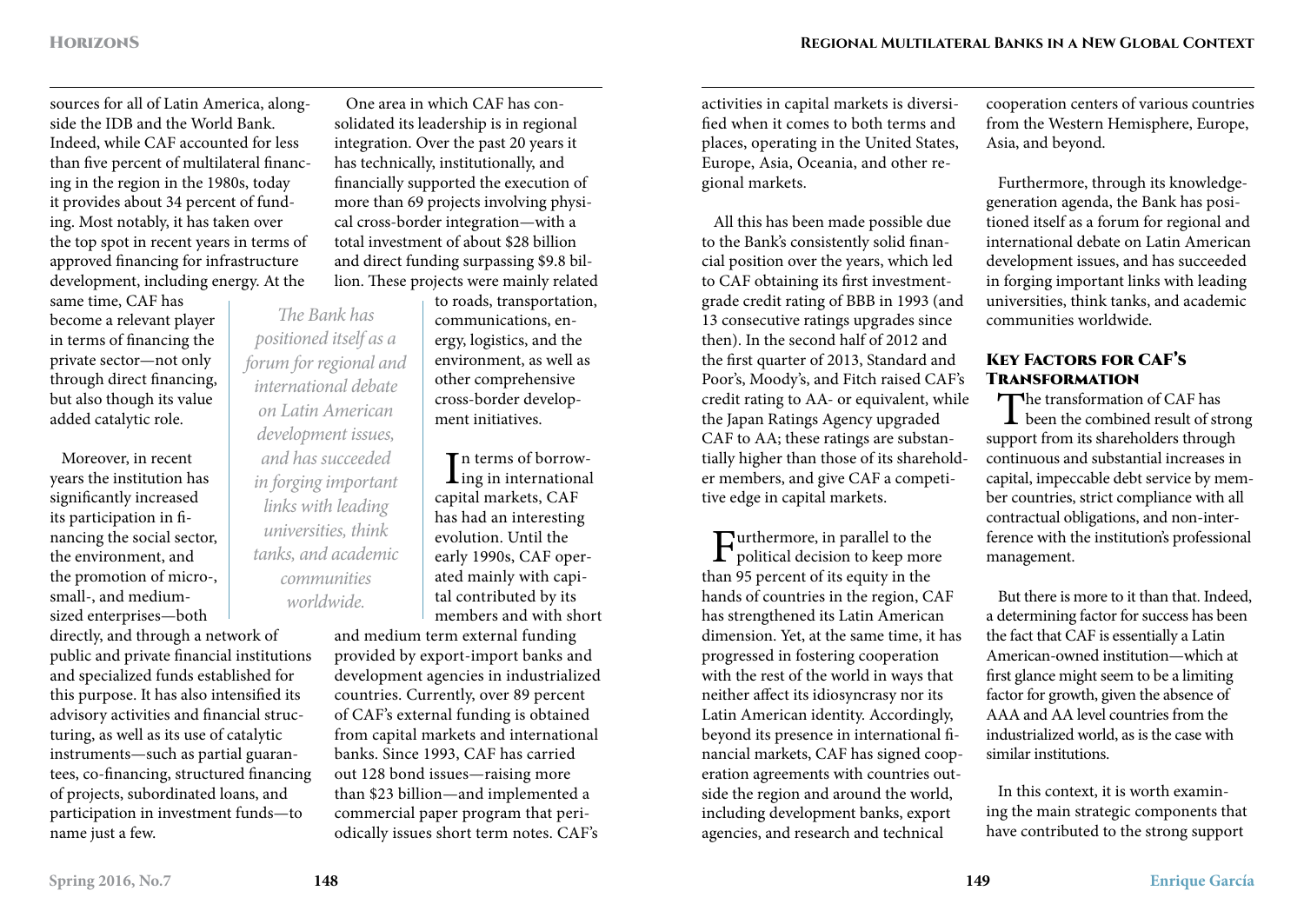for the Bank on a wide range of issues, such as CAF's vision of the development process, its fields of action, policies, products, and services, as well as the characteristics of its governance system. Six factors have been critical to the transformation of the institution and are worth emphasizing.

The first factor is a visionary consti-

tutive agreement, one which, in fact, has become the cornerstone that has enabled CAF to reinvent itself periodically and thus to respond and adjust to changing scenarios and conditions in the geopolitical, economic, and social realms—both

globally and regionally. A good example is the decision made in the early 1990s to open its doors to other members in Latin America and the Caribbean, which allowed CAF to extend its vocation for regional integration and its operational base beyond the Andean region.

It is worth mentioning that a key element for the incorporation of new countries was precisely the emphasis given to sustainable development and regional integration in CAF's mission statement, which was updated in 1993.

The second factor is the compre-<br>hensive development agenda that CAF adopted in the early 1990s,

which serves both as a guide and orientation for its operations, and is periodically updated in response to the dynamic evolution of global and regional conditions.

This updated agenda aims to achieve fast, sustained, sustainable, and high-quality economic growth: *fast growth* to bridge the develop-

> ment gap with respect to high-income countries; *sustained growth* to avoid volatility and ensure the continuity of economic progress and social welfare; *efficient growth* supported by a productive transformation and a com-

petitive expansion in international markets; *equitable growth* to permit fair and inclusive participation for a majority of citizens; and *sustainable growth* to ensure the permanence of the region's human and natural capital from one generation to another, whilst respecting cultural diversity and the environment.

The third factor is the regional **L** membership composition of the institution. In the conceptual model of traditional development banks, there are two types of members—industrialized and developing countries—whose benefits are defined as follows: development countries receive the benefit

of technical, financial, and institutional support to perform programs and projects; whereas industrialized (donor countries) are not eligible for financing, but do benefit from the procurement of goods and services, and certainly by conceptual and political influence in the institutions.

During the mid-1990s, CAF made a decision to maintain its regional identity. This means that countries in the region hold a large majority of shares and voting power, and that CAF does not have two categories of members. In fact, of CAF's 19 shareholder countries, 17 are Latin American or Caribbean countries. Together, they control 95 percent of the bank's capital. There are only two non-Latin American countries—Spain and Portugal—which are also eligible to access loans, technical cooperation, and other products and services. Likewise, CAF has not limited procurement to its member countries. In other words, procurement is open globally.

The fourth factor is CAF's competi-<br>tive access to international capital<br>seeked to the desirion high markets. In light of the decision highlighted above, it has been critical for all shareholder countries to protect the institution's health and financial soundness. This is an essential ingredient to ensure that CAF attains the highest possible credit ratings. This allows the Bank to tap into capital markets and other internal and external financial sources,

as well as to meet, in a sustainable way, the development needs of the region's member countries. All this is creating a genuine sense of shared responsibility among member countries, furthering the already high level of commitment to the success of the institution. Thus, the absence of donor countries from the developed world turns an apparent weakness into a strength by generating a sense of mutual loyalty. In fact, during CAF's 40 years of existence, no country has defaulted on any financial, statutory, or other obligation.

In this context, beyond maintaining adequate financial indicators and policies, it has been essential for CAF to attain and maintain a high level of paidin capital relative to total capital. Other institutions have OECD countries with AAA or AA credit ratings among their major shareholders. For institutions such as CAF, in which the majority of shareholder countries do not enjoy such credit scores, what is really important is not the guaranteed or callable capital as in the case of the World Bank or the IDB—but rather the paid-in capital and retained earnings.

The fifth factor is CAF's model of<br>corporate governance. In this regard, the existence of a non-resident and high-level board of directors, composed of ministers and senior government officials who are, in effect, simultaneously Governors of the

*Thus, the absence of donor countries from the developed world turns an apparent weakness into a strength by generating a sense of mutual loyalty.*